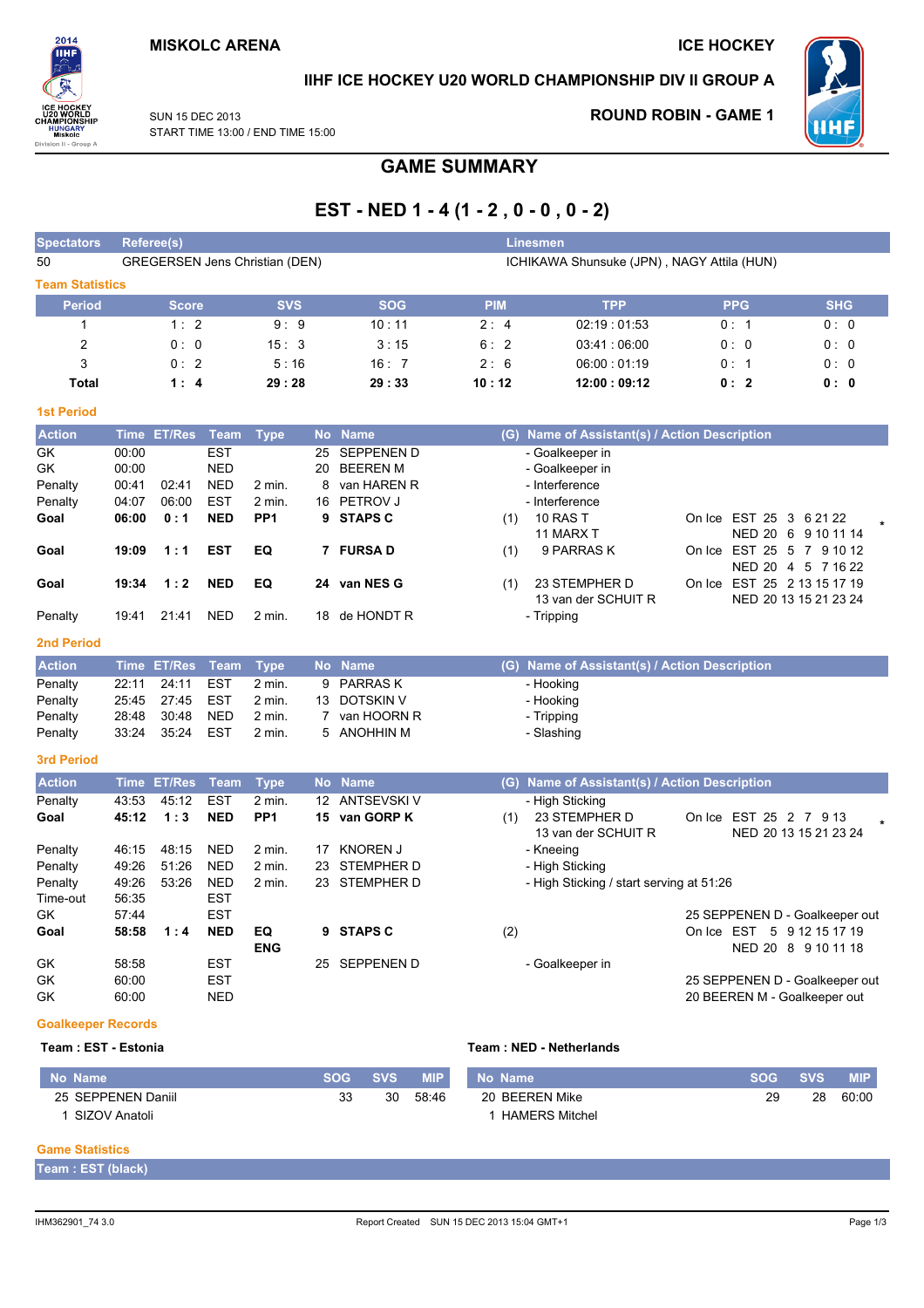### **MISKOLC ARENA**

**ICE HOCKEY** 



## IIHF ICE HOCKEY U20 WORLD CHAMPIONSHIP DIV II GROUP A



### **ROUND ROBIN - GAME 1**

Ē



|                    | <b>Head Coach: HELENIUS Sami</b> |    |          |   |                |          |     |          |        |             |                | <b>Shots on Goal</b> |                        |       |
|--------------------|----------------------------------|----|----------|---|----------------|----------|-----|----------|--------|-------------|----------------|----------------------|------------------------|-------|
| <b>No Pos</b>      | <b>Name</b>                      | G. | A        | P | <b>PIM</b>     | FO+      | FO- | $FO+/-$  | FO%    |             | $\overline{2}$ | $\overline{3}$       | <b>OT</b><br><b>TS</b> | $+/-$ |
| 5 D                | ANOHHIN Maksim +A                | 0  | 0        | 0 | 2              | 0        | 0   | 0        | 0.00   | 1           | 0              | 2                    | 3                      | 0     |
| 12 D               | <b>ANTSEVSKI Vladlen</b>         | 0  | 0        | 0 | 2              | 0        | 0   | 0        | 0.00   | 0           | 0              | 0                    | 0                      | 0     |
| 15 F               | LJUBOBRATETS Konstantin          | 0  | 0        | 0 | $\Omega$       | 1        | 0   |          | 100.00 | 0           | 0              |                      |                        | $-2$  |
| 17 F               | PUZAKOV Maksim                   | 0  | 0        | 0 | 0              | 0        |     | -1       | 0.00   | 0           | 0              |                      |                        | $-2$  |
| 19 F               | KULAKOV Pavel +C                 | 0  | $\Omega$ | 0 | 0              | 8        | 13  | $-5$     | 38.10  | $\mathbf 0$ |                | $\Omega$             | 1                      | $-2$  |
| 2 D                | <b>TERNA Martin</b>              | 0  | 0        | 0 | 0              | 0        | 0   | 0        | 0.00   |             | 0              | 0                    | 1                      | $-1$  |
| 7 F                | <b>FURSA Daniil</b>              |    | $\Omega$ |   | $\mathbf 0$    | 5        | 6   | -1       | 45.45  | 5           |                | 5                    | 11                     | $+1$  |
| F<br>9             | <b>PARRAS Kevin</b>              | 0  |          |   | 2              | 0        | 0   | 0        | 0.00   | 0           | 0              | 4                    | 4                      | 0     |
| 10 F               | VASJONKIN Vadim +A               | 0  | 0        | 0 | $\mathbf 0$    | 3        | 3   | 0        | 50.00  | 0           | 0              | 3                    | 3                      | $+1$  |
| 13 D               | DOTSKIN Vladislav                | 0  | 0        | 0 | $\overline{2}$ | 0        | 0   | 0        | 0.00   | 1           |                | 0                    | $\overline{2}$         | $-1$  |
| 3 D                | <b>KERNA Silver</b>              | 0  | 0        | 0 | 0              | 0        | 0   | 0        | 0.00   | 0           | 0              | 0                    | 0                      | 0     |
| 6<br>D             | <b>ANTONOV Deniss</b>            | 0  | 0        | 0 | $\Omega$       | 0        | 0   | $\Omega$ | 0.00   | 0           | 0              | 0                    | 0                      | 0     |
| 11 F               | <b>ZAITSEV Aleksandr</b>         | 0  | $\Omega$ | 0 | $\Omega$       | $\Omega$ |     | -1       | 0.00   | $\mathbf 0$ | 0              | 0                    | 0                      | 0     |
| $\mathsf{F}$<br>21 | RUSS Ragnar-Hindrek              | 0  | 0        | 0 | 0              | 0        |     | -1       | 0.00   | 0           | 0              | 0                    | 0                      | 0     |
| 22 F               | <b>VINOGRADOV Dmitri</b>         | 0  | 0        | 0 | $\Omega$       | 1        | 6   | -5       | 14.29  | 0           | 0              | 0                    | 0                      | 0     |
| 4 F                | <b>TUGO Michael</b>              | 0  | 0        | 0 | 0              | 0        | 0   | 0        | 0.00   | 2           | 0              | 0                    | 2                      | 0     |
| D<br>8             | <b>KATO Andres</b>               | 0  | 0        | 0 | $\Omega$       | 0        | 0   | 0        | 0.00   | 0           | 0              | 0                    | 0                      | 0     |
| 14 F               | <b>SINIKAS Mihkel</b>            | 0  | $\Omega$ | 0 | $\Omega$       | 0        | 0   | $\Omega$ | 0.00   | $\mathbf 0$ | 0              | 0                    | 0                      | 0     |
| 16 F               | PETROV Jegor                     | 0  | 0        | 0 | 2              | 4        | 5   | -1       | 44.44  | 0           | 0              | 0                    | 0                      | 0     |
| 18 F               | VASSILJEV Georgi                 | 0  | 0        | 0 | $\Omega$       | 0        | 0   | $\Omega$ | 0.00   | 0           | 0              | 0                    | $\Omega$               | 0     |
| GK<br>1            | SIZOV Anatoli                    | 0  | 0        | 0 | 0              |          |     |          |        | 0           | 0              | 0                    | 0                      |       |
| 25 GK              | SEPPENEN Daniil (BP)             | 0  | 0        | 0 | 0              |          |     |          |        |             | 0              | 0                    | 0                      |       |
| Total              |                                  |    |          | 2 | 10             | 22       | 36  | -14      | 37.93  | 10          | 3              | 16                   | 29                     |       |

| Team: NED (white)  |                             |          |             |              |                |              |                |              |        |                         |                      |              |           |                         |       |
|--------------------|-----------------------------|----------|-------------|--------------|----------------|--------------|----------------|--------------|--------|-------------------------|----------------------|--------------|-----------|-------------------------|-------|
|                    | Head Coach: van GERWEN Theo |          |             |              |                |              |                |              |        |                         | <b>Shots on Goal</b> |              |           |                         |       |
| <b>No Pos</b>      | <b>Name</b>                 | G        | A           | P            | <b>PIM</b>     | FO+          | FO-            | $FO+/-$      | FO%    |                         | $\overline{2}$       | 3            | <b>OT</b> | <b>TS</b>               | $+/-$ |
| 13 F               | van der SCHUIT Raymond +C   | 0        | 2           | 2            | 0              | 0            |                | $-1$         | 0.00   | 1                       | 3                    | 2            |           | 6                       | $+1$  |
| 15 D               | van GORP Kilian +A          |          | 0           |              | 0              | 0            | 0              | 0            | 0.00   | 0                       | 2                    |              |           | 3                       | $+1$  |
| D<br>21            | <b>VOGELAAR Giovanni</b>    | 0        | 0           | 0            | $\Omega$       | 0            | 0              | 0            | 0.00   | 0                       | 0                    | 0            |           | 0                       | $+1$  |
| $\mathsf{F}$<br>23 | STEMPHER Danny +A           | 0        | 2           | 2            | 4              | 15           | 6              | 9            | 71.43  | $\overline{\mathbf{c}}$ |                      | 0            |           | 3                       | $+1$  |
| 24 F               | van NES Guus                | 1        | $\Omega$    | $\mathbf{1}$ | $\Omega$       | $\mathbf{0}$ | 0              | 0            | 0.00   | $\overline{2}$          | $\Omega$             | 0            |           | $\overline{2}$          | $+1$  |
| 3 D                | van GESTEL Boet             | 0        | 0           | 0            | 0              | 0            | 0              | 0            | 0.00   |                         | 0                    |              |           | $\overline{2}$          | 0     |
| 8 D                | van HAREN Rick              | 0        | 0           | 0            | $\overline{2}$ | 0            | 0              | 0            | 0.00   | 0                       | 0                    | 0            |           | 0                       | $+1$  |
| $\mathsf{F}$<br>9  | <b>STAPS Cas</b>            | 2        | $\Omega$    | 2            | $\Omega$       | 2            | 0              | 2            | 100.00 | 1                       | 2                    | 3            |           | 6                       | $+1$  |
| 10 F               | <b>RAS Tony</b>             | 0        |             |              | $\mathbf 0$    | $\mathbf{1}$ | 0              | 1            | 100.00 | 0                       | $\mathbf 0$          | 0            |           | 0                       | $+1$  |
| 18 F               | de HONDT Reno               | $\Omega$ | $\Omega$    | $\mathbf{0}$ | $\overline{2}$ | 8            | $\overline{c}$ | 6            | 80.00  | 0                       | $\overline{2}$       | $\Omega$     |           | $\overline{2}$          | $+1$  |
| 2 F                | <b>BAKKER Koen</b>          | 0        | 0           | 0            | 0              | 0            | 2              | $-2$         | 0.00   | 0                       | 1                    | 0            |           |                         | 0     |
| 6<br>D             | <b>SUURHOFF Evo</b>         | 0        | $\Omega$    | $\mathbf{0}$ | 0              | 0            | 0              | $\mathbf{0}$ | 0.00   | 0                       | 0                    | $\mathbf{0}$ |           | 0                       | 0     |
| 11 F               | <b>MARX Tom</b>             | 0        |             |              | $\Omega$       |              | 0              | 1            | 100.00 | 1                       |                      | 0            |           | $\overline{2}$          | $+1$  |
| 14 D               | <b>VERKIEL Jordy</b>        | 0        | 0           | 0            | 0              | 0            | 0              | 0            | 0.00   | 0                       | 2                    | 0            |           | $\overline{\mathbf{c}}$ | 0     |
| 17 F               | <b>KNOREN Jordy</b>         | $\Omega$ | $\mathbf 0$ | $\Omega$     | $\overline{2}$ | 3            | 6              | -3           | 33.33  | 0                       | $\mathbf 0$          | 0            |           | $\mathbf 0$             | 0     |
| 4 D                | <b>GROENHOF Mike</b>        | 0        | 0           | 0            | 0              | 0            | 0              | 0            | 0.00   | 0                       | 0                    | 0            |           | 0                       | $-1$  |
| 5 D                | <b>GLOUDEMANS Willem</b>    | 0        | $\Omega$    | 0            | 0              | 0            | 0              | 0            | 0.00   | 0                       | 0                    | 0            |           | 0                       | $-1$  |
| 7 F                | van HOORN Rocco             | 0        | $\Omega$    | 0            | $\overline{2}$ | 0            | 0              | $\Omega$     | 0.00   | 1                       | 0                    | 0            |           |                         | $-1$  |
| 16 D               | <b>WELLES Kenny</b>         | 0        | $\mathbf 0$ | 0            | $\mathbf 0$    | 6            | 5              |              | 54.55  | 2                       |                      | 0            |           | 3                       | $-1$  |
| 22 F               | <b>GUDDEN Jim</b>           | $\Omega$ | $\Omega$    | 0            | $\Omega$       | 0            | 0              | $\Omega$     | 0.00   | 0                       | $\mathbf 0$          | 0            |           | 0                       | $-1$  |
| 1 GK               | <b>HAMERS Mitchel</b>       | 0        | 0           | 0            | 0              |              |                |              |        | 0                       | 0                    | 0            |           | 0                       |       |
| 20 GK              | BEEREN Mike (BP)            | 0        | 0           | 0            | 0              |              |                |              |        | $\Omega$                | 0                    | 0            |           | 0                       |       |
| Total              |                             | 4        | 6           | 10           | 12             | 36           | 22             | 14           | 62.07  | 11                      | 15                   | 7            |           | 33                      |       |